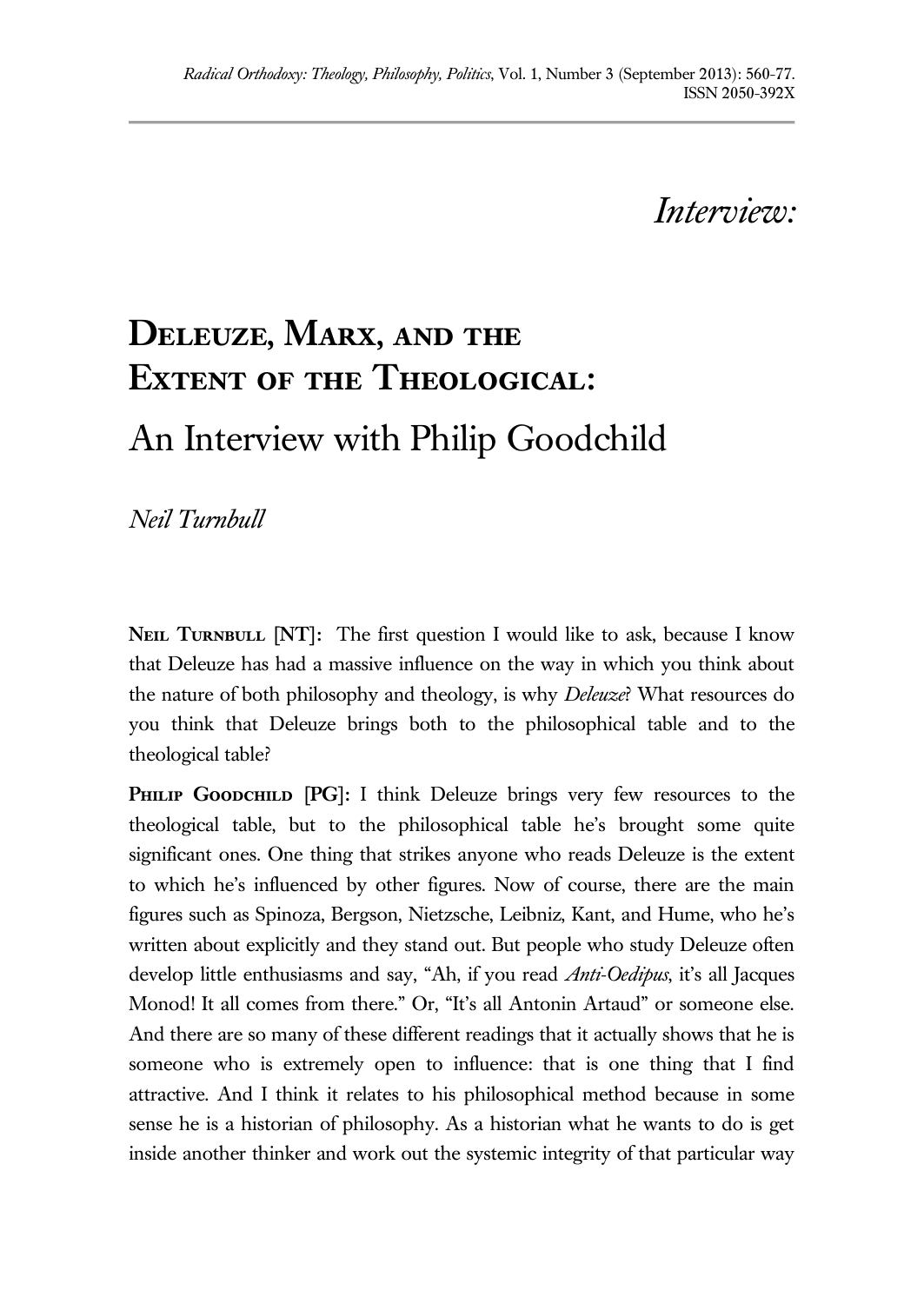of thinking. This is one of the problems people have with reading Deleuze: they treat more or less every word he writes as if it was signed by the author whereas it's very often just a historical study where he's not giving his opinions as such he's talking about the way in which the concepts work in these thinkers. The other striking thing about it is that he has a certain acumen that is very perceptive for how a philosopher thinks rationally and consistently and to some extent his books are almost improvements, they're tidying up, they're revealing what a thinker was aspiring to that they didn't know about themselves—it's their ideal form of thought. So what you have with Deleuze is on the one hand a whole descriptive list of different ideal forms of thought; but then you also have a kind of synthesis, a kind of assemblage where, in the books written in his own name or written with Félix Guattari, there are all these influences coming in where he's managed to integrate different dimensions of these incompatible thinkers and incompatible systems. That's one of the things that strikes me about his method of immanent reading, trying to work out the internal logic of a system: it extracts the essence—the force of thinking—and then appropriates it and reuses it and makes it its own. And that's what I try to do in my reading of Deleuze.

**NT:** So you use Deleuze as the basis for an organon of inquiry?

**PG:** Yes, I do that with him. I think that there are probably three ways of reading Deleuze. The first way involves thinking, 'Who is Deleuze? How can I fit him into my scheme of intellectual history?' This is an attempt to represent Deleuze, to try and 'name' him in some way.

**NT:** You mean his position within the philosophical tradition?

**PG:** Yes, his position within a tradition. And very often this involves a preconception of where the tradition is and what it requires and it involves Deleuze giving certain answers to questions that you put to him that he is not putting to himself. To my mind that means that many people who read Deleuze who are quite competent philosophers and thinkers produce a double, a shadow that occasionally imports concepts that he never uses, and that shadow is a false image. They then reject the shadow and have a critique of the shadow and he'd be laughing at them because that is not what he does.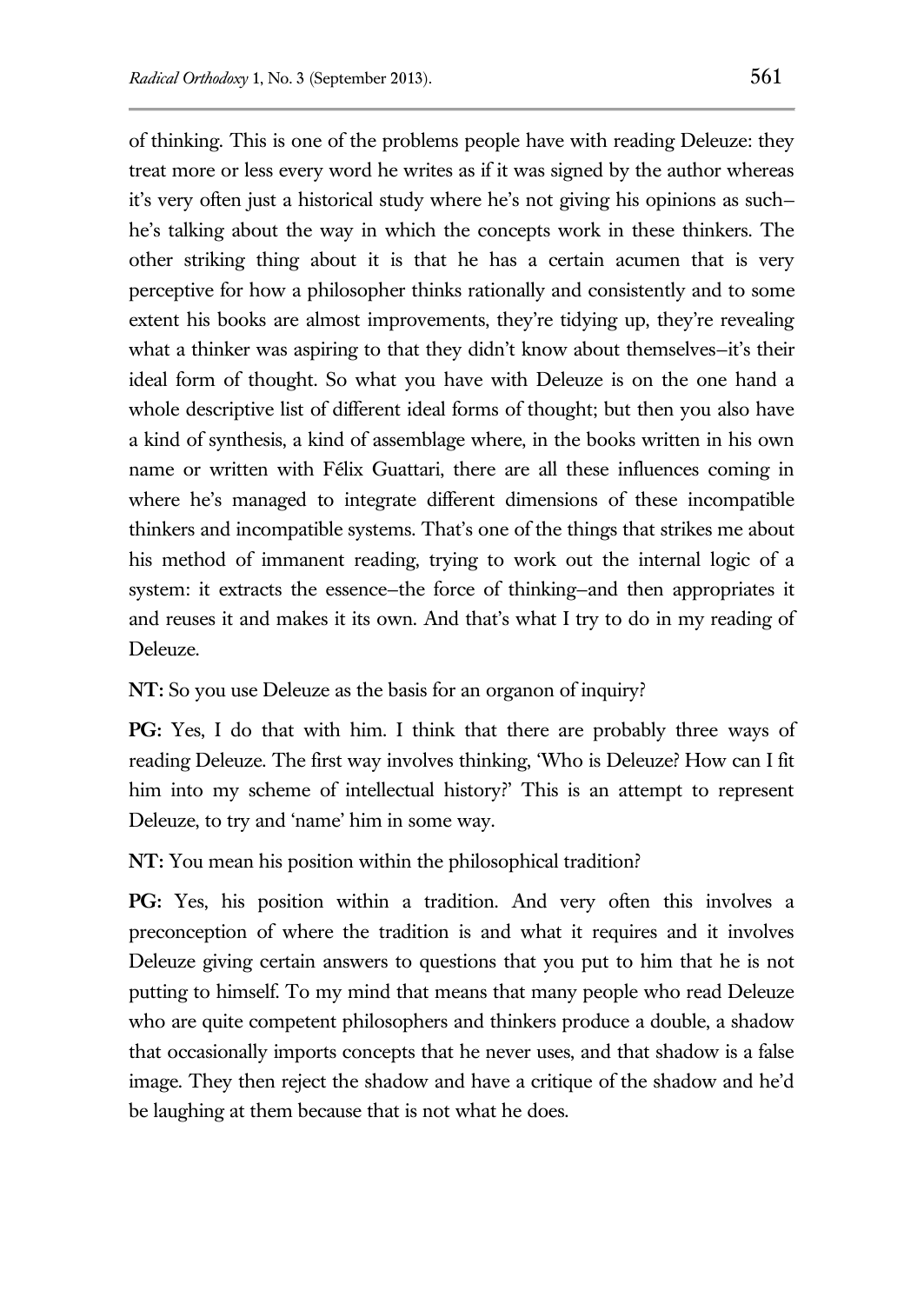I'll say roughly that more or less everything written in English on him before about 1995 or 1996 was of this first kind and was very poor for actually understanding and explaining him. There were a couple of descriptive works such as that of Ronald Bogue, and Brian Massumi made a little bit of progress in his first book (his later work is a lot better). But until that time people just didn't get it. And then a wave of Deleuze scholarship started from the mid-90's onwards which constitutes the second kind of approach.

#### **NT:** Which you're part of?

**PG:** My book [*Gilles Deleuze and the Question of Philosophy*] was the first serious philosophical study. I think there is a lot more detailed and rigorous and better and more insightful work that has come out since. But I applied this hermeneutic principle that, in order to reconstruct Deleuze as *Deleuze*, you have to follow an immanent method which means you make the movements of thinking that he's making and then you apply them back to him. So you do a Deleuzian reading of Deleuze; that, then, produces an authentic Deleuze. One of the strange outcomes of that is that there emerges a kind of 'in group' in Deleuze studies—people who get it. I was at several Deleuze conferences years ago where *largely* there was agreement: 'this is what he thinks' and 'we're uncovering it' and there was some really good, profound exegesis. But there were one or two people on the fringe of that, like everyone hated Badiou's reading of Deleuze.

**NT:** I want to come to that in a minute…

**PG:** Or Peter Hallward was there, and Peter Hallward is a lovely, extraordinarily intelligent chap whom I admire enormously, but everyone found Peter a figure of 'offence' (let's say) because he hadn't taken the shift and was giving the other thing. So you get an exclusive 'in' crowd which leads to the problem that it largely turns into continual exegesis: 'What did Deleuze *really* mean here?' 'Which were his actual different diverse sources and how does that really shed light so we can really understand this bit?' While that has a certain scholarly value, it becomes a self-perpetuating thing.

So I think that there's a third approach which often doesn't necessarily lead to immediate, direct publications. This is people who read Deleuze, who understand him pretty well on his own terms and then *go and do their own work* having absorbed him. A figure like William Connolly, I would say, is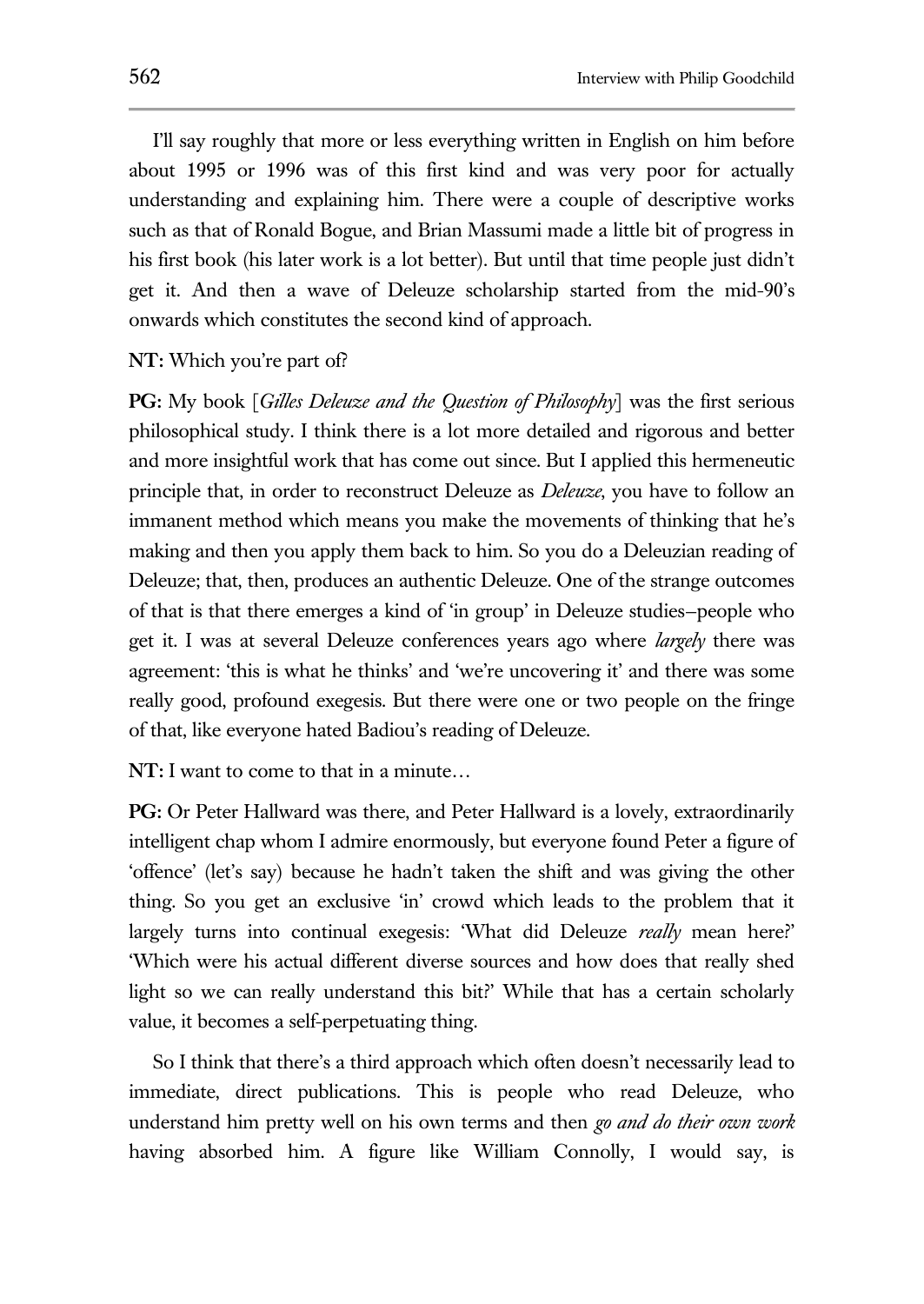representative of this kind. I didn't notice him in Deleuze scholarship throughout the 90's, but he was reading Deleuze from well before then and really understanding it and it shaped him and you can see it very much on the surface of his recent publications and he really gets it very well.

**NT:** You're making it sounds as though Deleuze gives you philosophical method…

**PG:** Yes.

**NT:** … but there's also the question of Deleuze as the conceptual innovator…

**PG:** Yes.

**NT:** …do you think that that is an important dimension of taking Deleuze seriously, that he's a conceptual innovator in the history of philosophy because people like Connolly or people who take Deleuze and apply Deleuze outside, there are various concepts that are now being minted and may last. There may be a longevity to Deleuze through this conceptual innovation. I wondered what you thought about that? Does he have that significance or do you think that's not really what he is about in terms of his importance?

**PG:** I think he would see himself that way–the way he described philosophy is as the creation of concepts.

**NT:** I am thinking of things like 'assemblage', 'territorialization', 'deterritorialization', 'rhizome', etc. There's a whole kind of 'lucky bag', if you like, of these concepts that are taken out and applied in social-scientific contexts and applied in literary contexts.

**PG:** Yes, that I have some ambivalence about. Often the concepts are not very effectively grasped and there is a kind of fringe around Deleuzian cultural studies, perhaps it's better now—I've not read any of this stuff in a decade but there used to be some annoying nonsense that was just jargonistic and impenetrable and didn't help clarity. I've always been interested in Deleuze the philosopher. I think there is no other Deleuze but Deleuze the philosopher—philosophy is about a certain intensity and clarity of thinking and his concepts do express that. That's what I think is more valuable.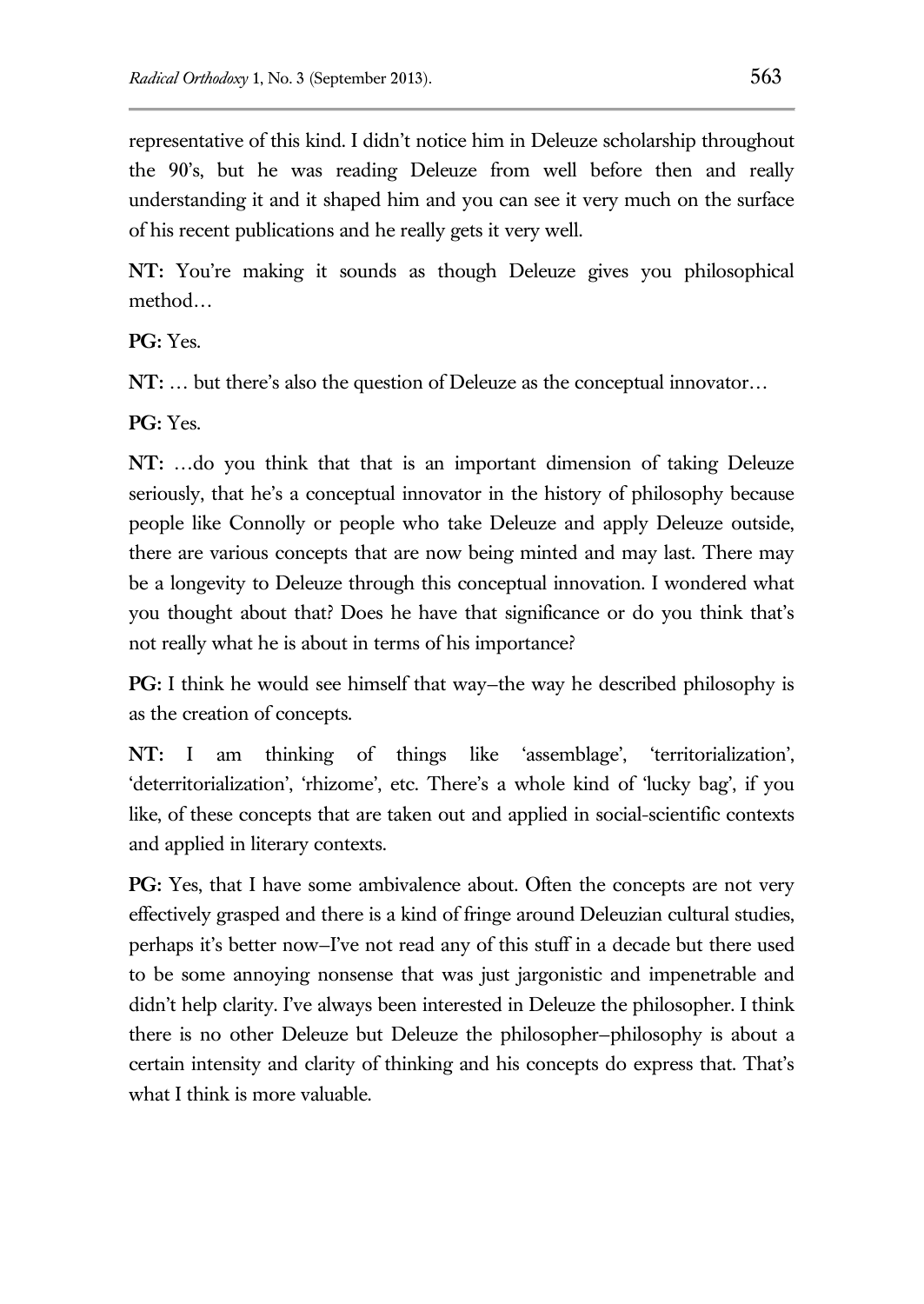Yes, there will be things that will last. Felix Guattari was the more creative of the two in the sense of generating concepts. But with Guattari it's almost too much: there's these incredible systems where you just scratch you head and think, 'these concepts will come and go.'

There will be a lasting influence but I think for me, the history of philosophy is not made up of concepts so much as different images and practices of thought. And it's the image and practice of thought that is distinctive. I would say of the broad sweep of what we would call the 'continental tradition', which actually is a quite radical tradition of continental thinkers—that the *major* figures are those that have added a dimension to thinking or noticed it's there and conceptualized it and then made it more explicit practised it. It's less a matter of saying, 'the world is like this'; it's more saying, 'thinking is like this.' In a way I think this is the key to reading Deleuze. If you turn lots of statements he made into opinions, they can be offensive. But if you start with the notion that what he's really talking about is 'what is thought?' – he's *obsessed* with the question, 'What is philosophy?', he's obsessed with trying to construct and rethink what thought is, how it's done, how it's practised—then to say these things about thought *itself* is not really offensive.

#### **NT:** No.

**PG:** So then in regard to the question of affirmation, if we were to think in ethical terms, 'can all life be affirmed?', then there's lots you would want to object to. But Deleuze isn't doing anything so simple. If you think affirmation is a condition of making thought an active force, then effectively you have to have a thought that is affirming itself rather than saying simply 'no' to everything else, so thought will have a much more precise determination and force and movement rather than simply saying, 'That's wrong, we need to escape that, we don't need that anymore.' People miss the negative dimension. Deleuze does have a very powerful sense of saying 'no.' Obviously, *Anti-Oedipus*. There's a very strong polemical intent in various different places. Again, it isn't always that one would want to decide, for example, in regard to his anti-Hegelianism that we should ditch Hegel and never read him again. That would be an overstatement! But, if philosophy is going to go forward in a creative way I think it has to add dimensions that enrich thought, it has to be open to a wide range of influences so that it can learn as much as it possibly can from the history of philosophy, let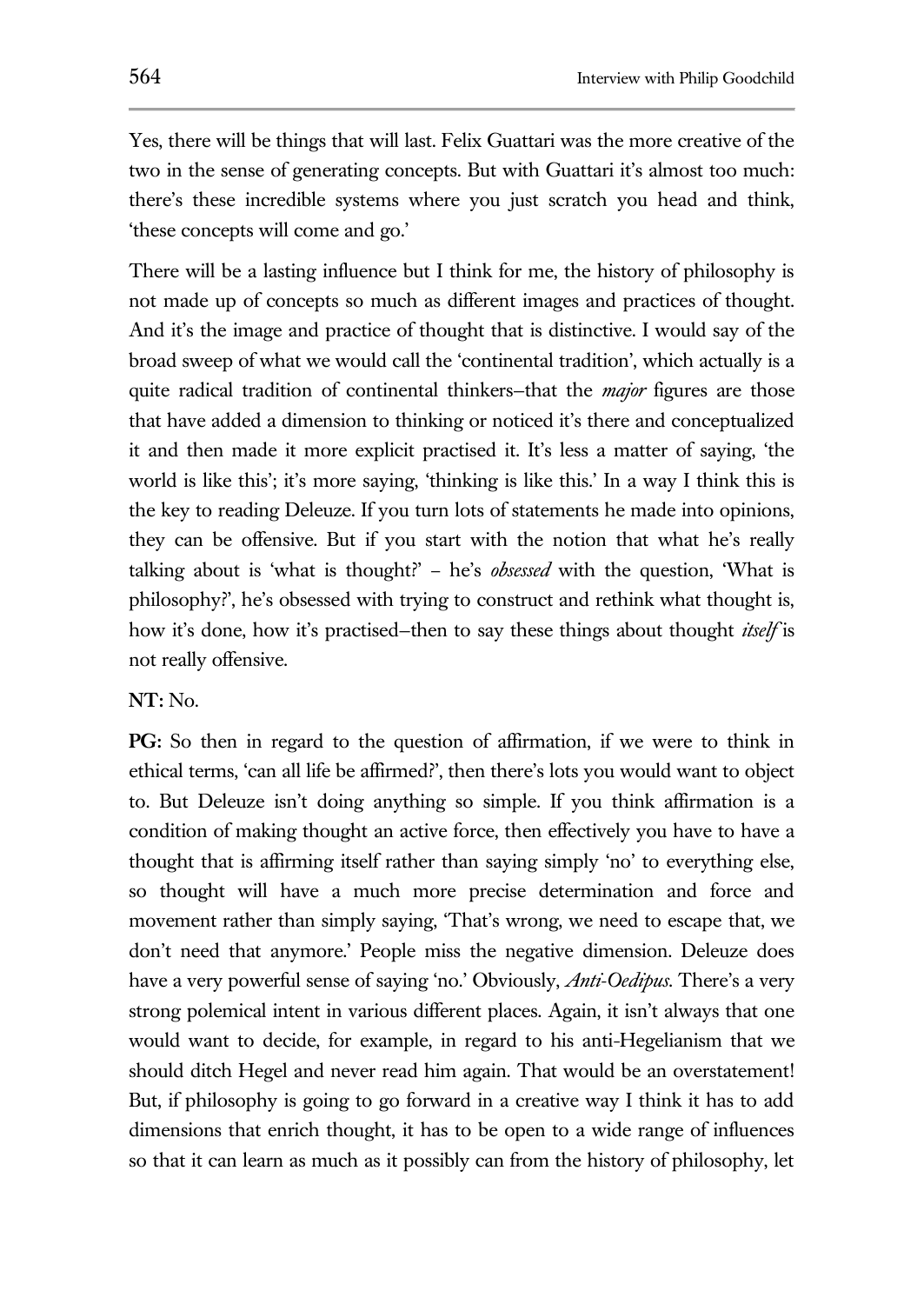alone the other practices going on around it – arts and sciences for example. It also needs to have an affirmative practice of making assemblages of thought within thought so that there's a whole complex assemblage that is thinking in us and with us. That's why I find Deleuze admirable as a thinker.

**NT:** Is he part of the post-structuralist tradition of deconstruction and unmasking in the way in which you've defined him? Because there's an ambiguity I think about where you've positioned him within the history of that French moment. Is he very much a part of that moment or is he something else? Is he a return to a more traditional notion of a philosopher?

**PG:** Well he's both. On the one hand his immanentist method requires that he should be positioned in and of his time as an engagement with the sort of thinkers and writers that people read in Paris in the 50's, 60's, 70's. He very much belongs to that and to the, as it were, structuralist generation where people were thinking about relations between terms. His work *Difference and Repetition* comes out of a little essay he wrote (it must have been translated long ago now) called 'A quoi reconnaît-on le structuralisme?'<sup>1</sup> There's this view of structuralism in France, a French view that structuralism and post-structuralism are the same thing, as though post-structuralism was noticing the movement, the change, the continual variation that takes place in these structures rather than saying these structures are--

**NT:** --a static *a priori*.

 $\overline{a}$ 

**PG:** Yes, exactly. On the other hand, does he return to a classical conception…?

**NT:** --like a Stoic, cosmological vision; which is very, very different I think from a lot of what the post-structuralist turn was about - which was very much about historical sociologisation, culturalisation of the philosophical. Is he a return to that older, classical, 'Hellenistic' version of the philosopher?

**PG:** I would hesitate to overemphasize Stoic or Greek elements. What I would say is that he is in some sense reacting—in spite of all the emphasis on structuralism—broadly against a cultural linguistic turn and he is returning to a notion of concepts and their relations. His understanding of a 'concept' has a

<sup>1</sup> Translated as "How Do We Recognize Structuralism?" in *Desert Islands and Other Texts (1953-1974)* (New York: Semiotexte, 2003).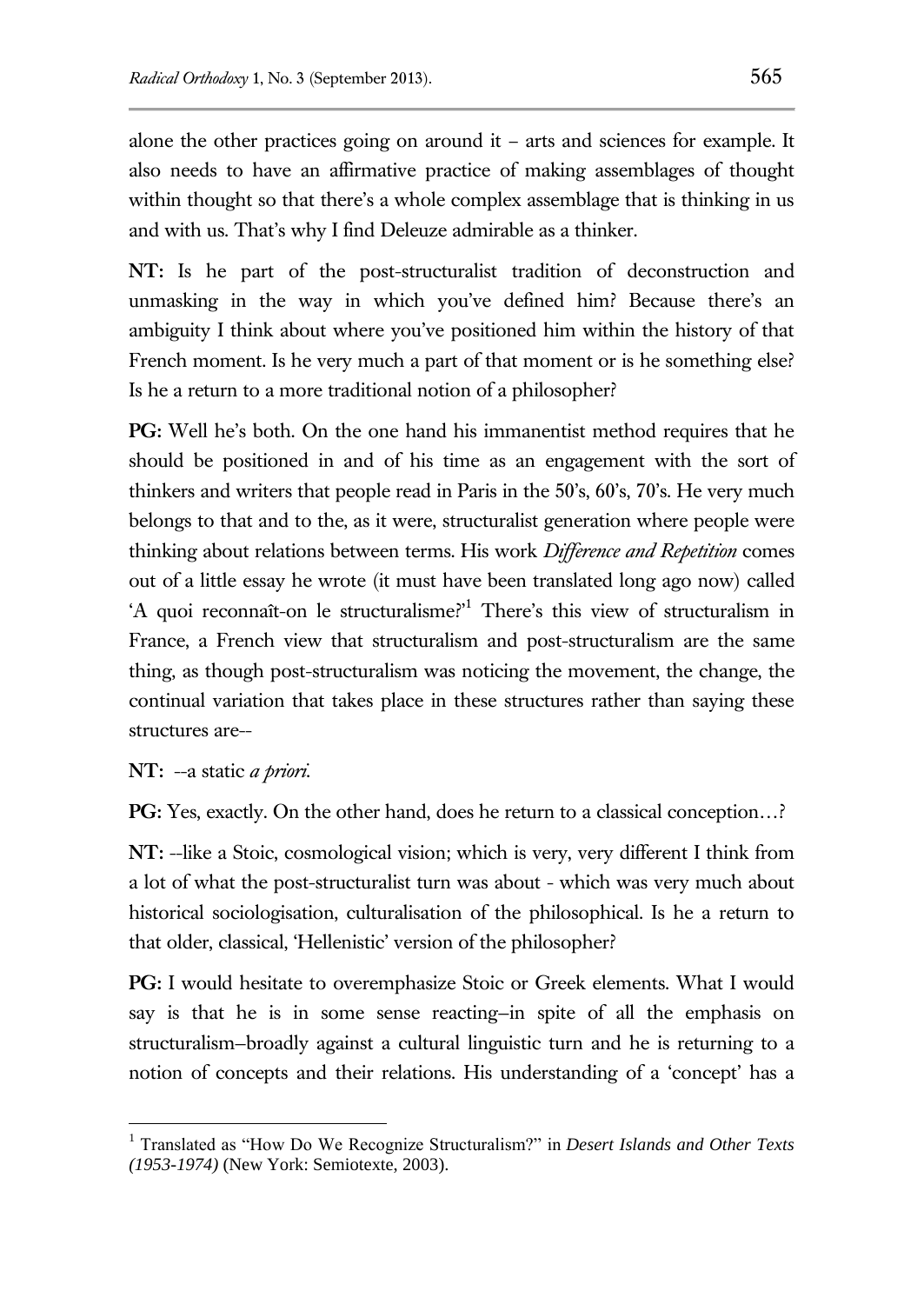certain set of precise intensive relations with other concepts and this is an *antihermeneutic*. For hermeneutics you would want to say, 'Let's look at this concept and let's look at its intertextuality and its range of possible connotations and interpretations and look at how it leaks out over here and over there and over there.' His movement is the opposite to this 'leaking out over here'; it's more and this is why I've called it 'intensive' and why I think he uses the word 'intensive' to describe a concept—a philosophical concept that will make you think a certain thing in a certain way by means of a determinate (I'm almost getting back to a fixed structure here!) set of relations. So structuralism gets back into philosophy—a philosophy is a kind of structure—where there's this very determinate set of relations that make 'what a concept is' and how it can be thought and what it does. And then because for him all these differences are disguised and displaced, you think a concept in relation to a particular field of activity and it becomes a little force of thought: you think in a certain way, it has a certain role and a certain function, a little kind of function.

**NT:** What about the claim that Deleuze was probably the most important late- $20<sup>th</sup>$  century philosopher of life? You have touched on this already - but do you see Deleuze in this way? If so, what does Deleuze tells us about the nature and significance of life?

**PG:** Deleuze acknowledged a vitalist inspiration in his thought in that he was perpetually trying to liberate the creative power of life in all the fields he addressed. But he never posed directly the question, 'what is life?' He can tell us nothing directly about the nature and significance of life. For to do so would have been illegitimate in terms of his philosophy-to answer the question 'what is life?' would be to replace life with a representation, to mistake the lesser, a concept, for life itself. I'd be hesitant about this claim of Deleuze being a philosopher of life because it seems to situate him back within the history of philosophy. But, for Deleuze, there would remain a vital problem: how do you bring thought to life, how do you give life to thought? It is to do with an ethos of thinking: immanence is a life. So life is only known to be such when we escape bare or mechanical repetition in the intensity of creation. When we really, actually think, and don't simply repeat: that is life. To say that Deleuze has a theory of impersonal or inorganic life, and proposes that such life really is a metaphysical plane of immanence, and to celebrate or bewail this theory—all that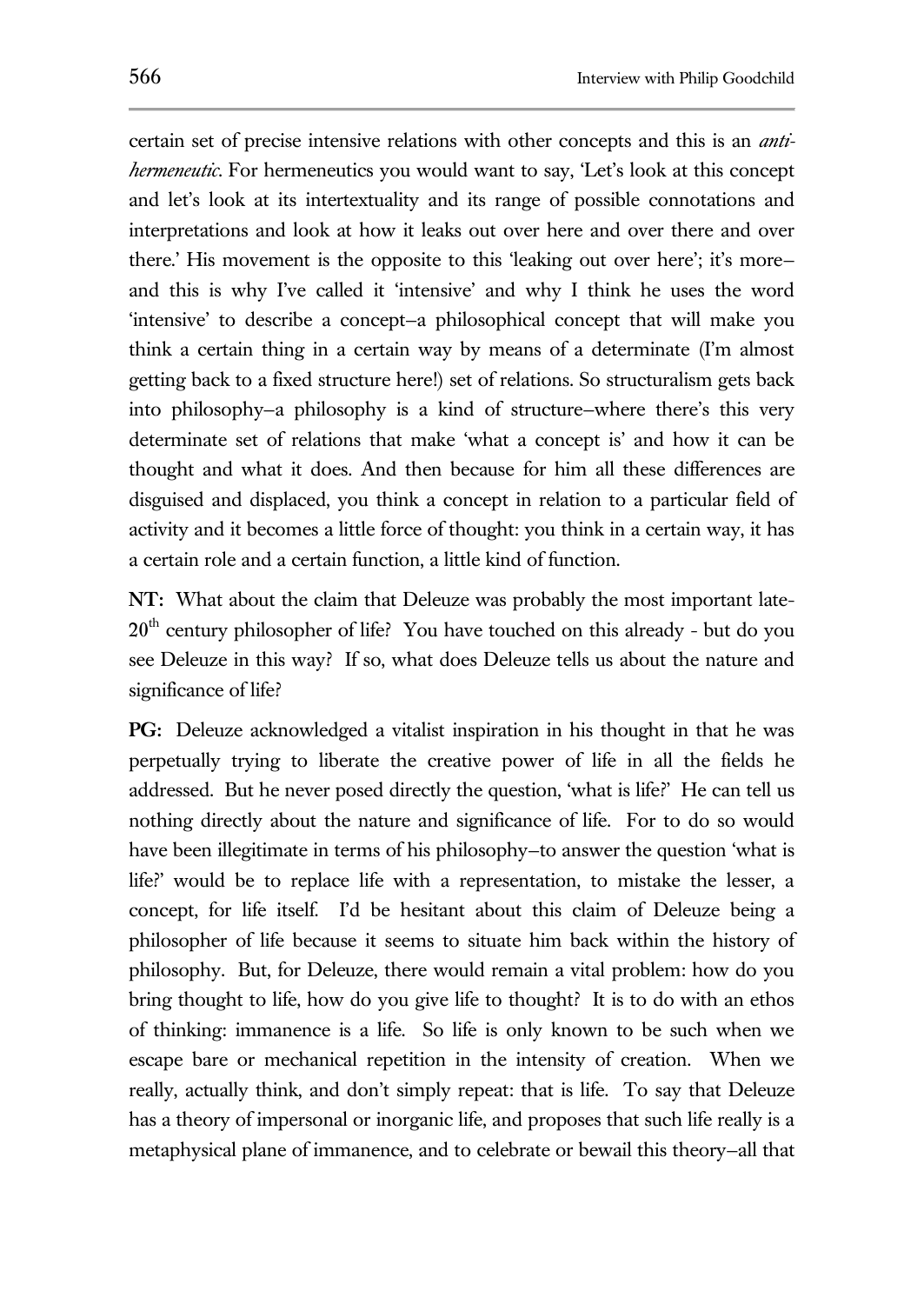sounds like elementary Deleuzeanism, but it is nonsense. Yet to liberate the life of thought as an ethos—an ethos that in some respects pre-exists the person who thinks it, a life that exists, like Platonic number, inorganically in things themselves as well as in thought—that is an entirely different matter. In a way, Deleuze deploys the notion of life in a very traditional, transcendent way. I argued all this in my first book, *Gilles Deleuze and the Question of Philosophy*, although Deleuze himself didn't think I could reintroduce transcendence in the way that I did.

**NT:** This takes me onto the relationship between Deleuze and theology, to make that connection with Greek thought. Žižek in *On Belief* has said that Deleuze was a pagan philosopher. I wondered what you thought about that as a professor of religion. Is there something in Deleuze that takes you outside of the Christian orbit?

**PG:** Yes.

 $\overline{a}$ 

**NT:** … or is there something that's fundamentally compatible with it?

**PG:** There is a kind of esoteric Deleuze which has been absolutely concealed until the work of Christian Kerslake and Joshua Delpech-Ramey. There is historical evidence for him participating as a young man in somewhat strange occultist circles having Jungian influences and–it's like he grows up. Apparently in terms of his publications all that is gone, and yet if you look at the way in which he deploys his literary sources, it's very hermetic. I can't reproduce Joshua Delpech-Ramey's distinctive arguments exactly (but there will be a book coming out very soon now through Duke University Press<sup>2</sup>). What Deleuze is doing is trying to produce a certain kind of insight or change of state of consciousness through his writing—and that stays with him even if he is not trying to refer to other things and other fields. Delpech-Ramey's argument is that there is this hermetic tradition that obviously comes out of Platonism, Neo-Platonism. It started around Hermes Trismegistus, and his recovery which came to the fore in the Renaissance. Deleuze himself does not have a major relation to these Renaissance writers in terms of citations or references but he has a huge map of intellectual history. He doesn't refer to Pico della Mirandola significantly yet he

<sup>2</sup> Joshua Ramey, *The Hermetic Deleuze: Philosophy and Spiritual Ordeal* (New Slant: Religion, Politics, Ontology) (Durham, NC: Duke University Press, 2012).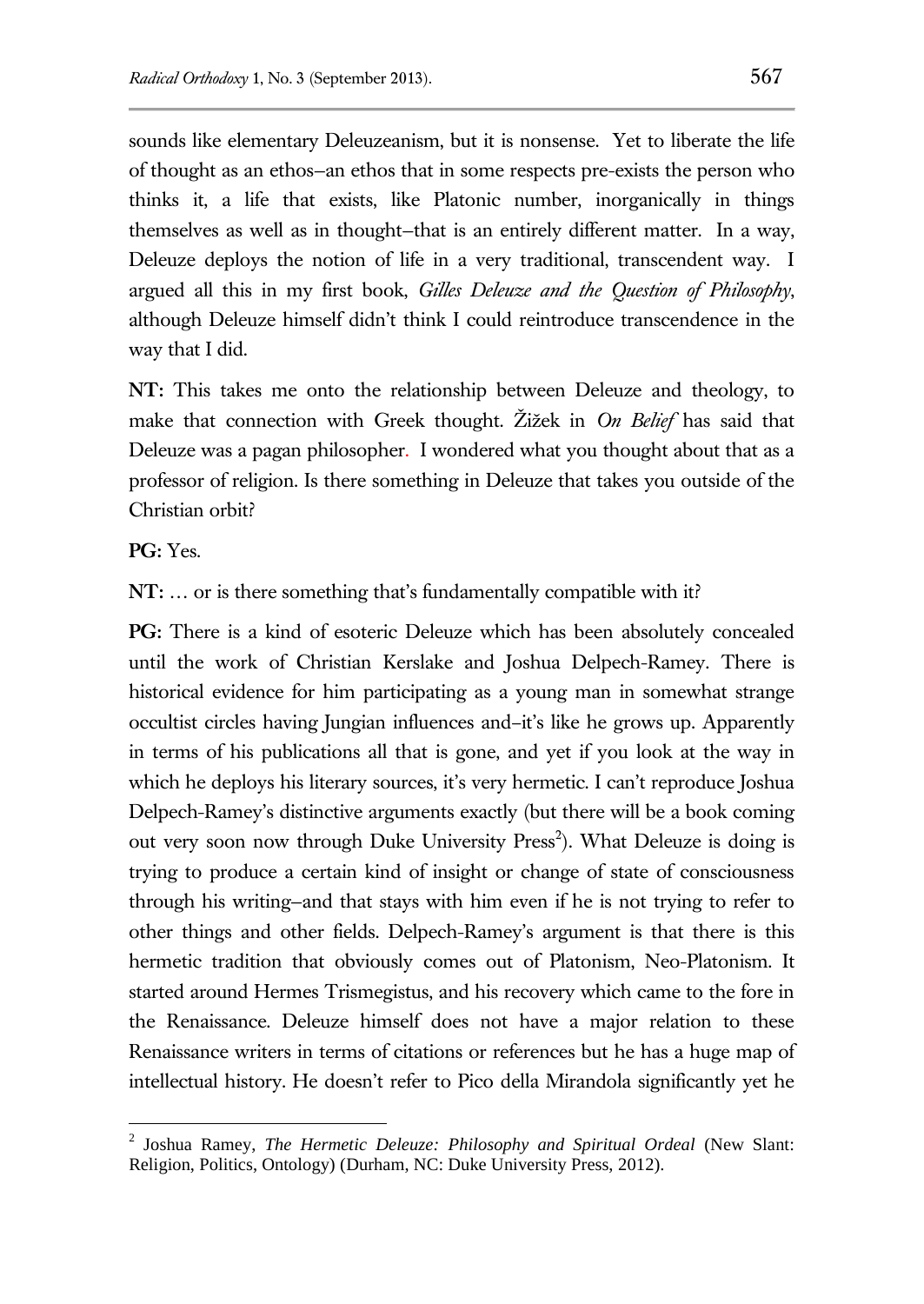does refer to Giordano Bruno. Yet you can see this process at work within him, so he's not quite a 'gnostic' Deleuze but you could call it a 'hermetic' Deleuze that is not a simple French Republican materialism. It's certainly not a French Catholicism. What it *is*, is an almost *alchemical* exploration of what kind of powers of thinking there are, what kind of power thought has, an almost a magical thinking, and that's the secret. Deleuze has this very strange style of writing. His history of philosophy books—you can get it, there's a system, there's a whole philosophical system. And then when you look at his more adventurous writing, his writing makes you think on the one hand, 'oh it's just crazy, why are you going wild with free association and "deterritorialization"?' But it's actually this almost hermetic practice where he's trying to link together these insights and make them happen. *That's there*, but it's not necessarily that I fit myself into this tradition and say I'm also a hermetic – I don't think there's a hermetic Goodchild!

**NT:** What then would do you make of Peter Hallward's recent critique of Deleuze, that basically—and this is coming out of the new 'Badiouian moment' that there's something fundamentally *apolitical* about Deleuze and that there are no critical resources in terms of a critique of society, and that eventually there's either a Deleuzian world you inhabit or you don't - and that's all there is to it? I might be caricaturing a little bit there, but basically that seems to be the takehome message that people are receiving from people working in this area. What would you say about that interpretation?

PG: To be honest I haven't read *Out of this World*.<sup>3</sup> I've heard Peter present parts of it (again, about a decade ago) and I've argued with Peter at the time. I think there are some really good insights in that Peter sees that Deleuze is not a simple materialist. Some of the, for example, Islamic thinkers that he relates Deleuze to— I don't think these provide effective ways at getting to the heart of what this dimension of Deleuze is, because these are not cultural references that Deleuze obviously knows about, and Deleuze is quite precise about where he stands in relation to the Neo-Platonic tradition and how Spinoza is different from that. On the wider issue of politics, when I wrote the 'Introduction to the Politics of

 $\overline{a}$ 

<sup>3</sup> Peter Hallward, *Out Of This World: Deleuze and the Philosophy of Creation* (London: Verso Books, 2006).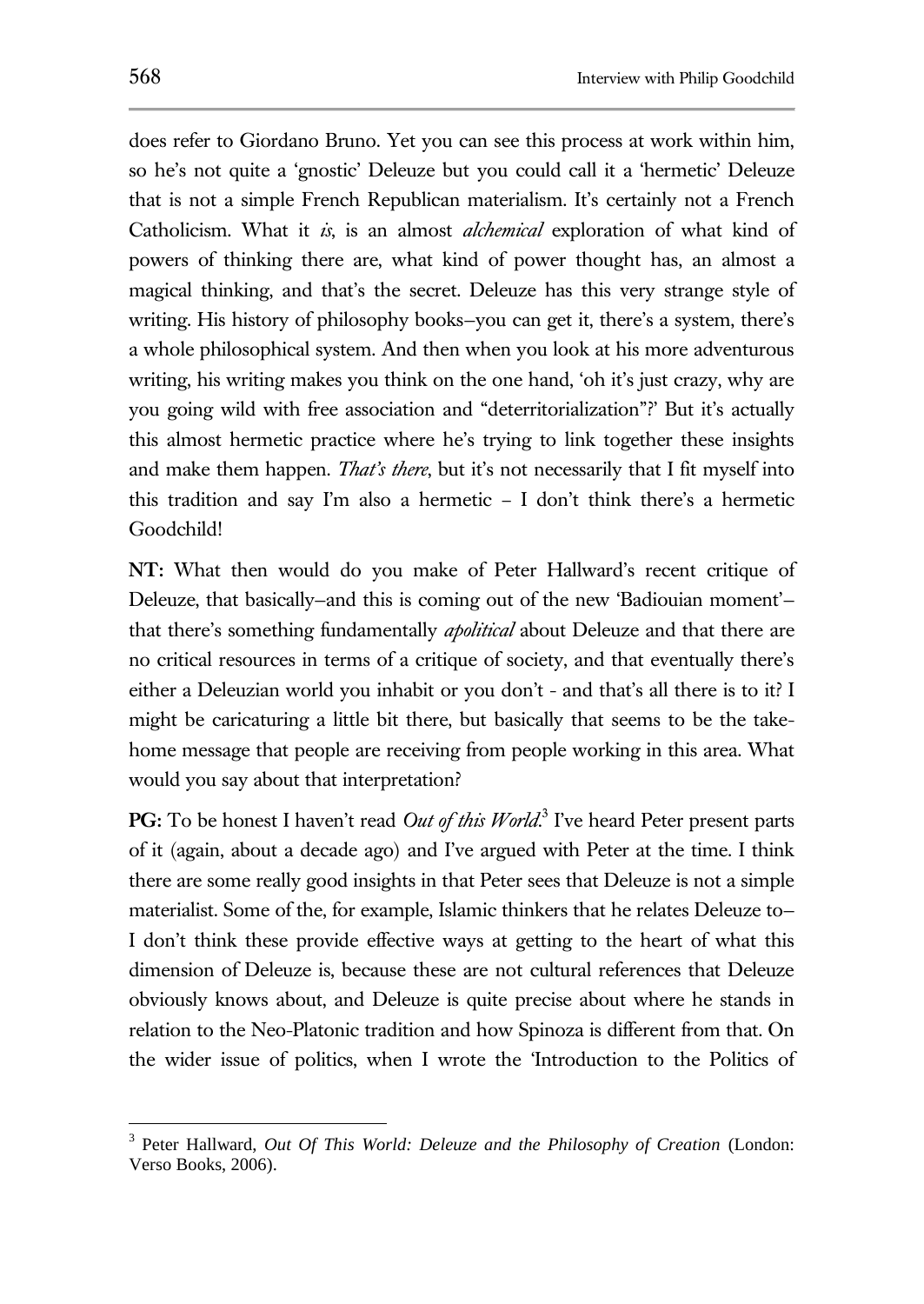Desire<sup>4</sup> book, I expected to uncover the political thinking that's there in Deleuze in Guattari, and I found myself really quite disappointed with how much positive analysis there is—and there are lots of good insights that a lot of people have put together. But then actually constructing the political Deleuze, I had to dip into Guattari and Negri to add anything substantial and then almost do a kind of reconstruction or further construction of it. So, I accept aspects of Hallward's case. But, I do think that the broader statement that Deleuze is trying to persuade people out of this world into a contemplative mysticism is misguided. Deleuze was out on marches in the 70s with the others. The insights are primarily generated for the sake of relating them back and using them and taking up stances in this life and this world. Deleuze is an immanent, worldly thinker.

**NT:** That takes me on to questions of capitalism. I know you've written about money.<sup>5</sup> And I know you're interested in the contemporary crisis post-2008. In fact it has stimulated many to think theologically about this crisis. Perhaps you would like say something about your understanding of the nature of contemporary capitalism and its relationship to the current crisis. What kind of distinctive interpretation or contribution can a theologian make to an understanding of the contemporary crisis?

**PG:** In some ways my contribution to this has been a philosophical one in spite of the title *Theology of Money*. The conceit of that title—it's almost deliberately misleading—is that money is essentially credit, it's an institutionalized, embodied belief system, it has its theology which then gets internalized and affects and shapes the way people see the world. In order to disclose what that theology *is*, you're not practising theology in the sense of, 'I belong to the community of thinkers and practitioners and this is how we should truly believe' in that Christian sense where there's an ideal of God, of true doctrine, of articulating true doctrine correctly, of developing the articulation of that and then expanding that in terms of its relevance for the world—the equivalent of that theological practice is what the economists do. What I'm doing philosophically is a critique to actually lay bare not so much what economists are teaching so much as the

 $\overline{a}$ 

<sup>4</sup> Philip Goodchild, *Deleuze and Guattari: An Introduction to the Politics of Desire* (London: Sage Publications, 1996).

<sup>5</sup> Philip Goodchild, *Capitalism and Religion: The Price of Piety* (London: Routledge, 2002); idem, *Theology of Money* (London: SCM Press, 2007).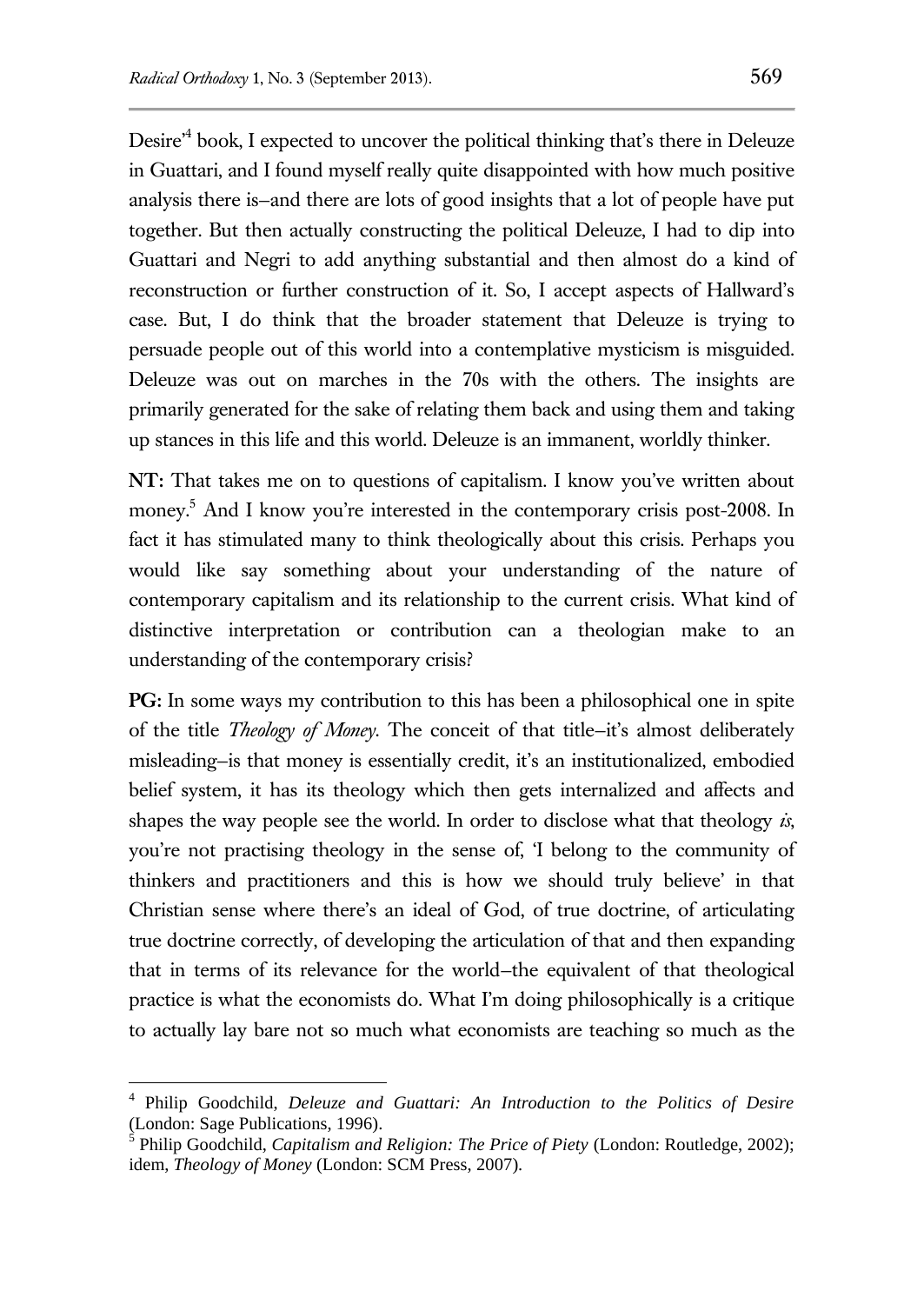nature of money as credit, and what that means for people in practice who are using this credit system in order to organize their lives, so that as a result certain belief systems are naturally evoked and constructed. So it's an immanent critique in the tradition of Marx and critical theory. There are Deleuzian elements: in fact this theory of money and its different forms can be found, in a nutshell, in *Anti-Oedipus* and a tiny bit in *A Thousand Plateaus*. They draw on a French source on a reading of *Marx on Money*: Suzanne de Brunhoff.<sup>6</sup> That's one of my sources, but also *Difference and Repetition*: re-working and re-thinking that in relation to money was the major idea which then impacted on my main book *Capitalism and Religion*. And after writing *Capitalism and Religion*, I came across the British tradition of 'social credit' going back to Clifford Hugh Douglas. But there are also similar precursors to this I think in the U.S. at the end of the  $19<sup>th</sup>$  century–I think the *Wizard of Oz* is apparently structured around these debates about money. And there was one fundamental insight that I lacked which is about the way in which money is created as debt and how that then has a systemic effect on all of the practices around money which I first got from a book called *The Grip of Death* by Michael Rowbotham. And these are people who are almost outside academia, certainly beyond the pale of heretical economists.

**NT:** And in a very conspiratorial mode sometimes.

**PG:** Yes, exactly. And it's getting increasingly prominent particularly since the crisis, people are starting to get it, because fundamentally—

**NT:** —the 'political significance of the Federal Reserve'—all these sorts of discourses.

**PG:** —Yes, fundamentally, this analysis is correct, even if it is hardly a conscious or deliberate conspiracy. I've recently come across Islamic versions of it as well and at the end of this week I'll be speaking at a little conference with a key Islamic author on this, Tarek El Diwany. I'm just reading his book and thinking, 'Why didn't I read this a *decade* ago?' It's making the same argument that I've made, not in any kind of philosophical way, but as somebody who has come out of working within the bond markets and now takes an Islamic approach, but

 $\overline{a}$ 

<sup>6</sup> Suzanne de Brunhoff, *Marx on Money*, trans. Maurice J. Goldbloom (New York: Urizen Press, 1976).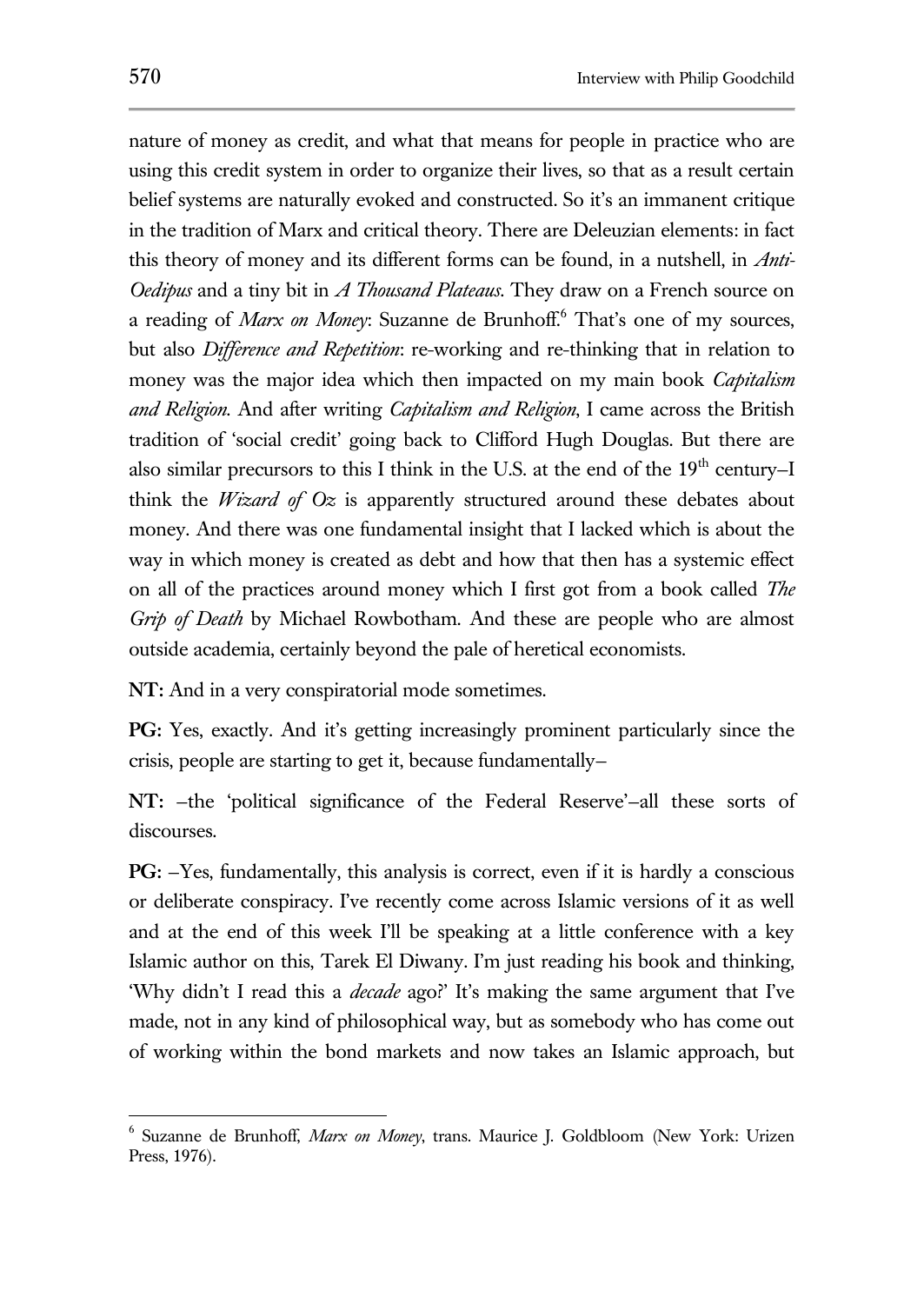only out of this different angle he's got on everything having to do with discounting—it's more of an accountancy thing.

So synthesizing these things together was important, but sometimes I'm confused as to whether I've made any contribution apart from just rearticulating a critique that's been around for a while, and to what extent I've done something more. What I bring to bear on this is a certain kind of philosophical training that leads me to ask deep and profound questions about the way in which money is linked into a system of trade and determines it; the way in which money is deeply political; money and markets are two sides of the same institution: there are institutions, but there aren't really any markets and there isn't really any money but there are certain ways in which institutions meet and organize contracts with each other, and markets and money are good short-hands for talking about them. The whole thing is deeply political—and that again is something that people without a critical theory background wouldn't necessarily get into if they are just coming at it from popular discourse. I also ask some profound ontological questions about it because for me, the kind of questions that Heidegger was asking about Being and different epochs of Being and the questions concerning technology—I'm asking them about economics and money: what does it mean to live in an era of global credit capitalism? So I'm seeing that more or less as an *epoch* in the Heideggerean sense. Instead of just considering the kind of conceptual obsessions that continental philosophers had such as Being, Difference, Repetition—all of these things are actually embodied in practice and *happening* and become much more *thinkable* when they're not in some literary text or some philosopher's head insofar as they are reconstructing 'What is difference, how does it relate to another difference?' But if you actually follow them working out in practice in *money*, money is a set of differences and repetitions, the whole system of it in fact—this is how I think one can do philosophy that's in the broad Heideggerean as well as Marxist tradition…

**NT:** Well that's the point: is this a turn to Marx?

**PG:** Yes.

**NT:** Is this a significant turn to Marx? Is it an attempt to combine the abstract with the concrete, the theoretical and the practical? But also to some extent you seem to be bringing ideas of *exchange* into dialogue with *Difference and Repetition*.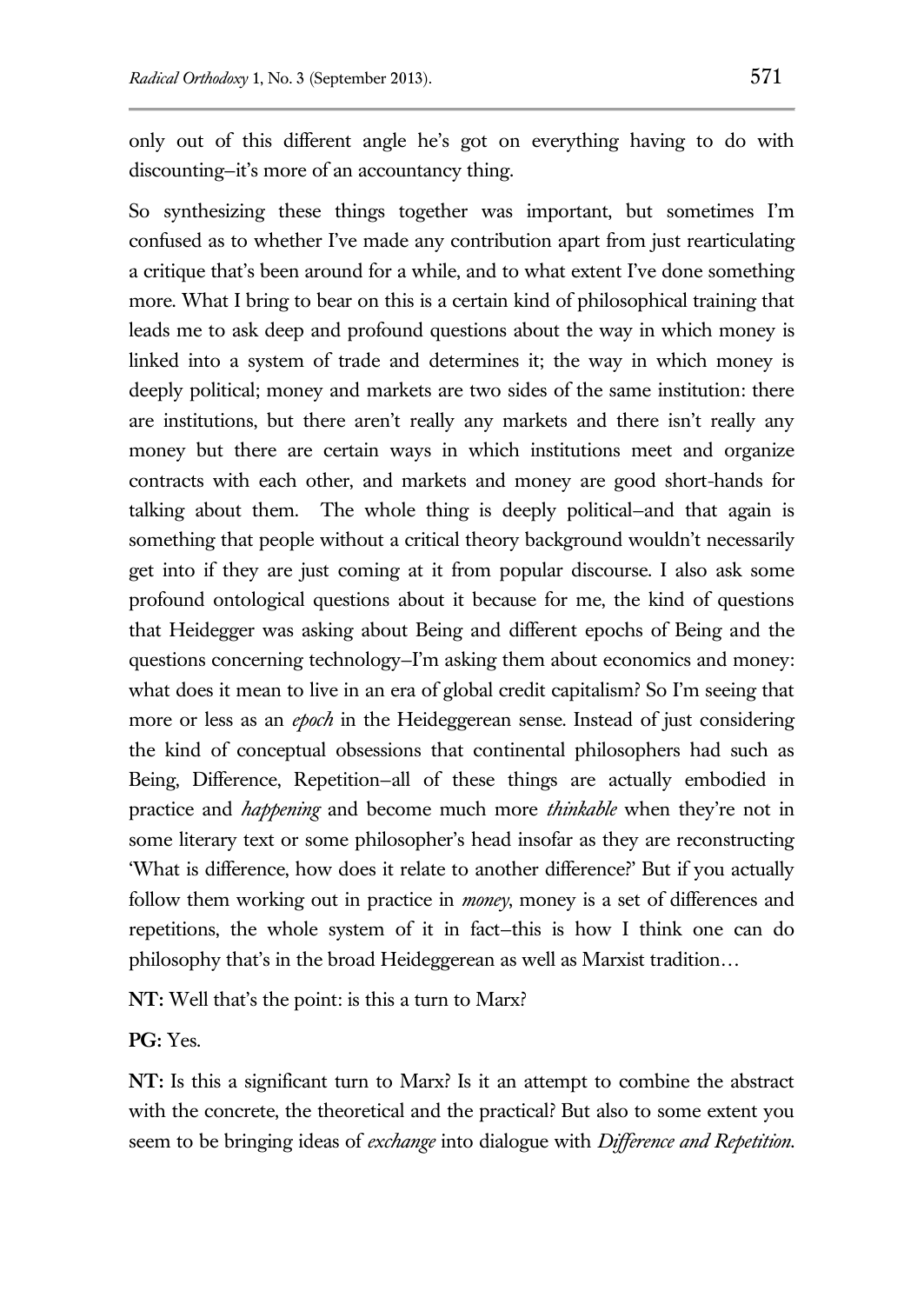Do you see your contributions now as being formed by a turn back to Marx? …When you are talking about money, that itself is something where you have to engage with the Marxist tradition, you've got to engage with ideas of commodification, fetishisation, 'magical realism', whatever you want to say depending on how you associate with those other things—that seems to make you want to gravitate towards that particular pole. Is that to some extent an important moment now, this turn back to Marx?

**PG:** For me personally that turn back to Marx happened before and in my *Capitalism and Religion* book. That was very much informed by questions about commodification, commodification and knowledge—those kinds of issues. In terms of the question of how you philosophically link the abstract and the concrete, I think Marx is tremendously important here. He does really pioneer this in a way with an enormous grandeur—to pick up Deleuze's phrase from a book that was never written—he does pioneer this in a truly extraordinary way. So absolutely, what I'm trying to do is quite similar to what I feel Marx was trying to do, but what I'm trying doing is not *Marx-ist*. By that I don't only mean connected to…

#### **NT:** …to Hegel?

**PG:** …a tradition of the international or a particular political position. What I mean is that my analysis of money is different from Marx's. In terms of the actual position I take up, I am critical of Marx in that I don't think money can be properly accounted for as it is at the beginning of *Capital* volume I. Now there's some very interesting material in the middle of *Capital* volume III. I think that Marx's *method* was leading in the right direction, so it's Marx just not taking up his conceptual-theoretical method in the way he tries to tease out these things; there are certain insights he didn't have time to develop. You get a glimpse of them in the *Grundrisse* in a couple of places where he makes a remark showing there's an insight there that would be really powerful—and then he moves on and never gets back to it and keeps to his *broadly* exchangist conception. So in that sense I'm running with insights that were just beginning to be showing in Marx and then, 'What happens if you take them seriously?' My critique is essentially, money is not something to be understood in terms of exchange, but exchange is to be understood in terms of money.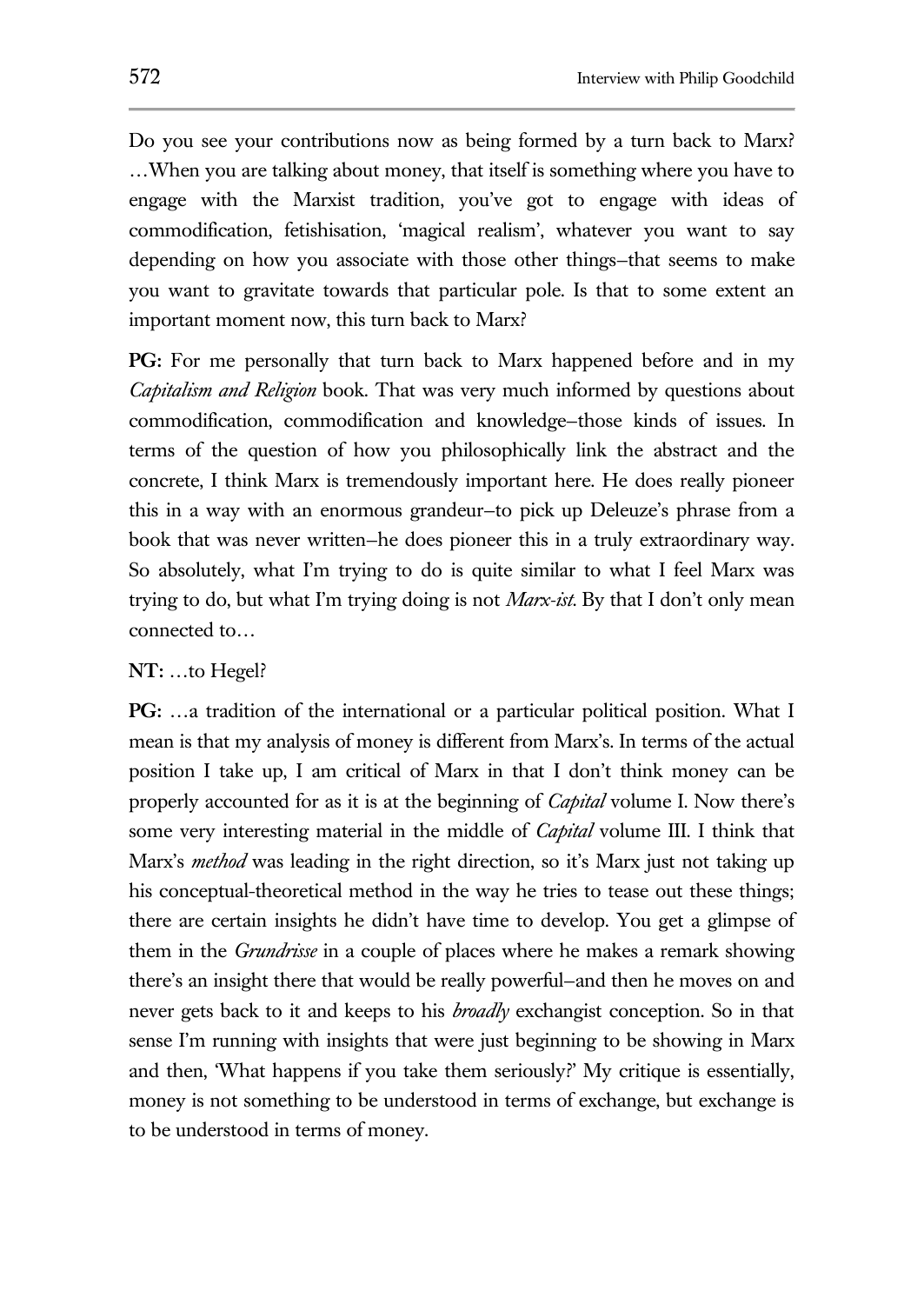**NT:** Right, so money is the more fundamental ontological relation. It's not based on that economistic notion of social relation.

**PG:** Yes, exactly. It's not that money emerged from barter as a veil for an underlying exchange process.

#### **NT:** What is it then?

**PG:** I've been influenced a bit by the State theory and the credit theory of money. There's the idea that it was first introduced not because it was convenient for long-distance trade, but probably by the ancient Greek despots to pay their army. Why would the army want these particular blocks of coins with a stamped impress? The stamped impress means that the king will want them back in taxation from someone, sometime, so they become valuable because you can use them to pay your taxes and a circuit gets developed. That's the State theory of money, of how money was first founded and had its authority. Obviously there are theories about religious origins of money in relation to temples, there are theories emerging naturally from markets and barter, there's these State theories of money, and the reality has to be a kind of confluence, a conjunction of these different processes going on at once. But for me the question—and I suppose one has to phrase this in Marxist terminology—what is determining in the 'last instance'? You can have some long-distance barter, but you're not going to get a market, or anything we recognize as a market as such forming without something playing the role of money that's already got a value that's institutionally accepted and recognized and trusted. So, money is essentially a certain kind of institution, essentially a token of value, it has a symbolic value, and that makes its exchange possible. And nowadays that institutional value is not simply that the State is there and is going to accept it; it's more complex than that in that you don't have to ask, 'Well what is the State, what is the essence of the State's power?'

### **NT:** It's a very *mysterious* question!

**PG:** It's a very mysterious question. But it's to do with the nature of human authority, human trust, and credit is involved even there. What we see in the history of economics–and this is directly from Marx–is that initially everything is confused and blurred and crude and it's not quite clear what things are, but the more that they develop, the more the essence of them is disclosed, and—I accept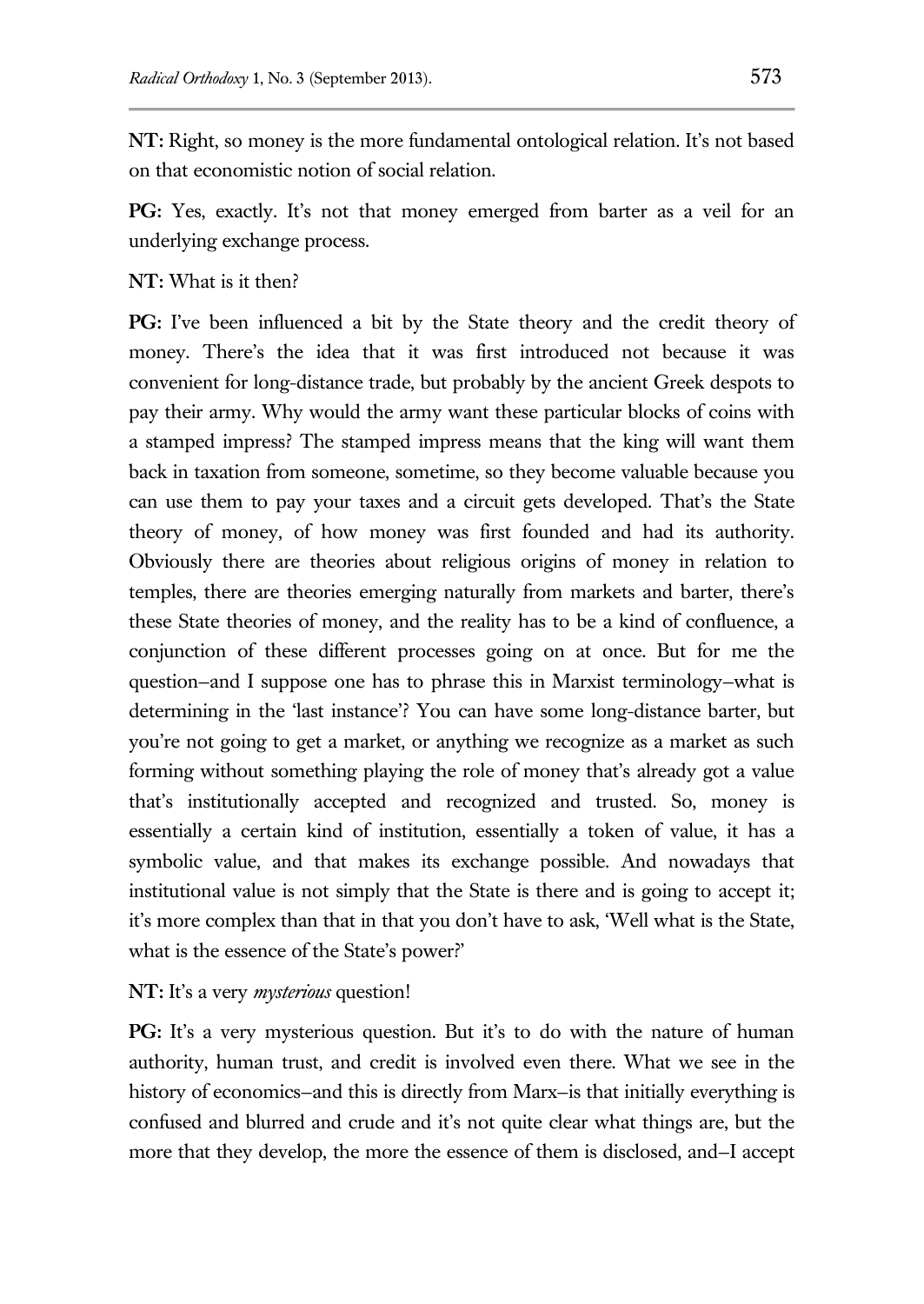Marx's point that through capitalism you can read the rest of economic history well through credit money, contemporary fiat money after Nixon closed the gold window, this helps us to understand what was happening even in ancient Greece in terms of how much credit, how much cooperation, how much is an institution formed on that kind of basis? And because I then read institutions as founded essentially on credit and belief, we come back to a theology, we're talking about political theology.

**NT:** And so debt is there right from the start?

**PG:** Yes.

**NT:** Okay. Well that leads me to the final question, and it's sort of bringing the things together. A lot of what you've said suggests that your position and your views on all these big questions of the day are philosophical in nature.

**PG:** Yes.

**NT:** And this a slightly more general question about your professional identity, if you like. A lot of people would see you, from what you write, as a philosopher*cum*-theorist, and yet you inhabit a theological world, a theological space where presumably there is a tension between those identities, those two roles. What would you say to somebody who would say you are not a theologian but you are a philosopher, and what is the significance of the 'theological' to you if it has any import. I'm sorry, it's a personal question, but it's one I think our readers will be very interested in.

**PG:** I've tried to give a definition of theology in my *Theology of Money* book: the central question of theology is that of the essence of the power to be used in final judgement. If theology is to judge the ways of the world by the power of truth and goodness, then it must explain truth and goodness in accordance with their own specific power. Theology, concerned with the ultimate criteria of life, is the most fundamental and radical inquiry. It attempts to discern how truth, goodness, and life come to be constituted. For me there is theology that is primarily about developing a particular tradition of revelation; but there is also theology that is asking, perhaps in a more Tillichian sense, 'what is the source of the value of values?' It's only after Nietzsche proposing the question of the revaluation of values that you start to see that the work of theology is to perform the revaluation of values. It doesn't mean to take or to change values or to invent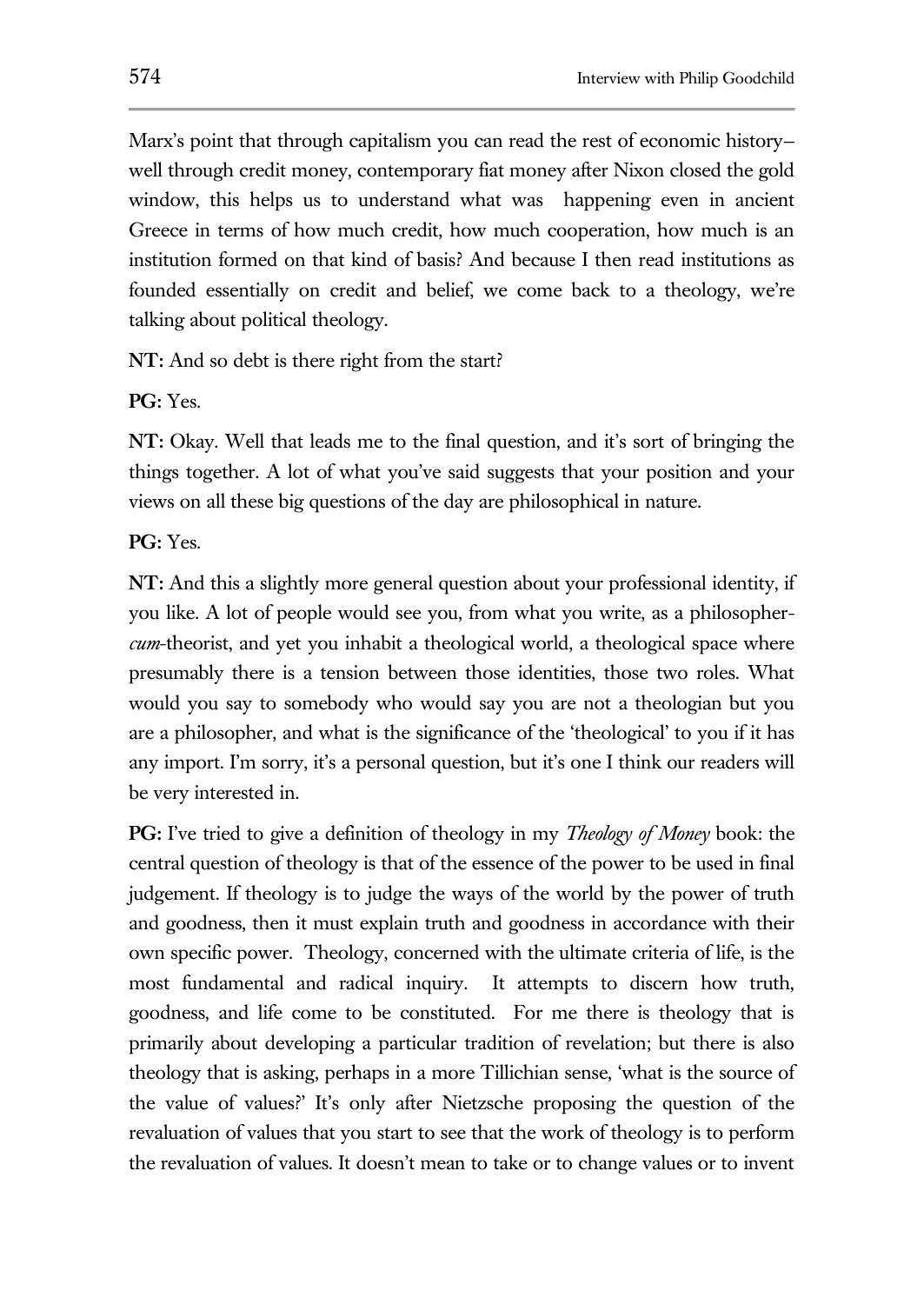ones or always to continually swap them about—I don't accept that Nietzchean thing that you've got to be completely on the move. But what you *do* have to be, however conservative you are, is on the move in a particular sense in that you've got to be getting to the essence, to the heart, to the source of the value of values, and that kind of spiritual progression is a theological vocation.

Now, if your conception of philosophy is that it's to do with argumentation and it's to do with logic, then philosophy is really quite separate from that. But if you're conception of reason is that it's something to be inhabited and practised and that it relates deeply to a particular life, then that conception and practice of reason can be shaped and formed—in a way that Kant would have hardly have imagined—by your ritual practice, for example; or by—and this has been very important for me in the work I've done—by the way you distribute your attention, what you pay attention to and what you don't; by the way in which your character is formed by different virtues and the way you want to enact and practise those virtues even in your thinking. For me, philosophy is not something entirely distinct from theology, it's more or less that they come together. In some ways I see myself as an *implicit* theologian in that I don't feel that it's my vocation to talk about my formative influences and how they should be reproduced and how they can be reproduced more effectively for others; but, going forward with my formative influences, I think—and I think this goes back to what we were saying about Marx just now in terms to the abstract and the concrete—I think that theology has to be done, or it can be done in the most determinate way, when it's done in particular, concrete, immanent contexts. And this is the other side of the *Theology of Money* where it is a theology in that, for example, a notion of atonement *can* be done by talking about what the theological tradition has said about it, but perhaps it can be done effectively by trying to actualize it immanently within particular situations. Now, I don't want to comment on whether or not I've succeeded in doing that in my work on money or anywhere else, but to be an implicit theologian is to engage in a determinate field—economics, or politics, or philosophy—out of motivations and to do with questions that come from theology. Very often my work is read or I'm invited to speak in other fields such as finance, politics, and philosophy—but the kind of thinking that I do and the questions I put are *unlike* what the political theorists or the philosophers are doing. They see me as a difficult figure to name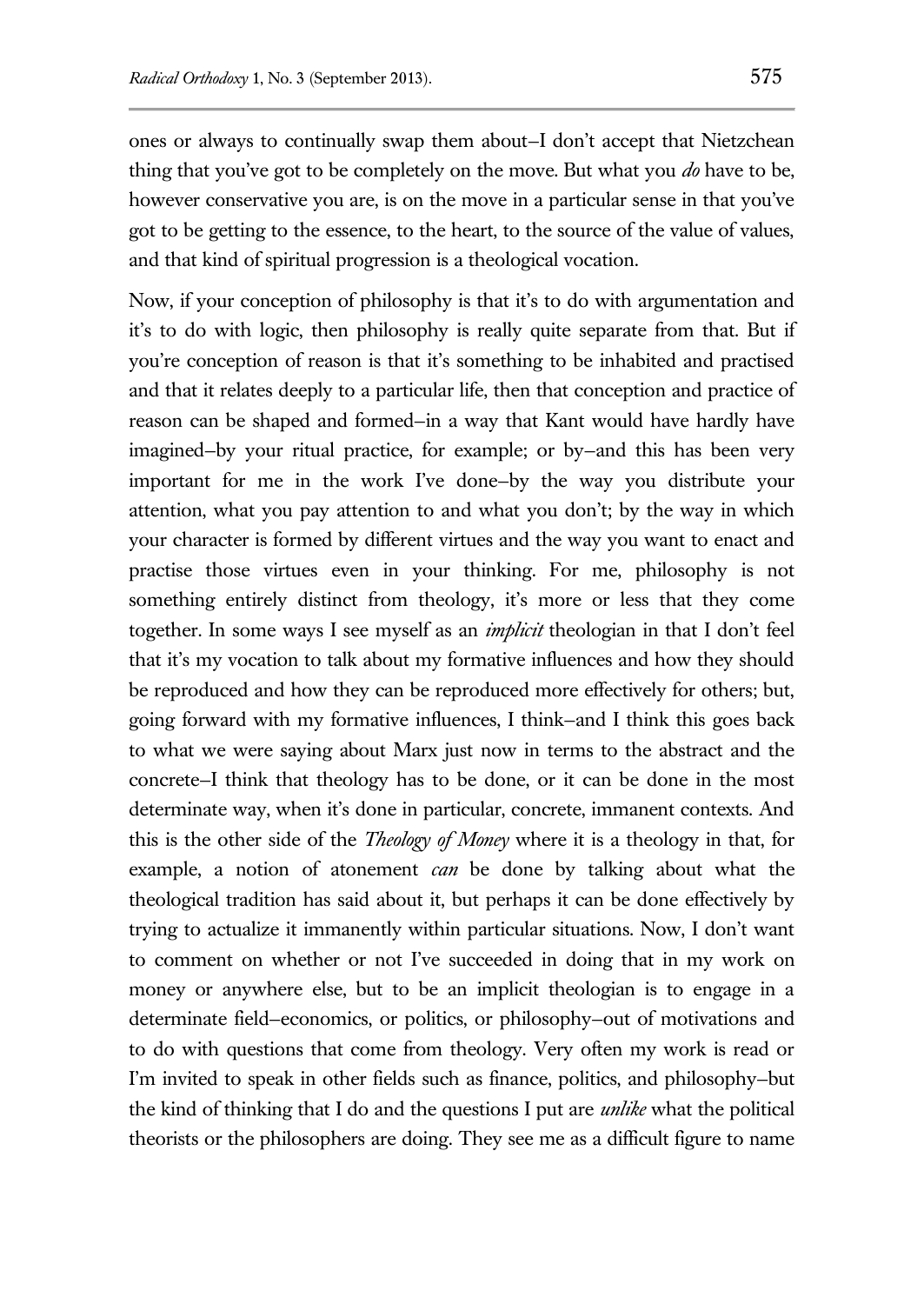because on the one hand I'm addressing their concerns, but I'm addressing them in a different way—it's to do with the *manner* of thinking. What I was saying about Deleuze: immanence is a way of thinking, an ethos. I bring a different ethos, and implicit theology is a certain ethos of thinking that adds a different dimension, a different angle concerned with what's ultimately the source of values here (this could be one way of thinking about it). In that sense I remain a theologian—an implicit theologian—even though the explicit fields that I engage with are primarily philosophy, politics, and finance studies.

**NT:** So the bringing of these theological themes and motifs into philosophical discourse that allows you to see other things that other philosophers don't see…

**PG:**…and pose problems…

**NT:** …and pose problems and questions and maybe enrich the philosophical discourse in a way you think it might need enriching. Why do you think it needs enriching by theological motifs and concepts rather than, say, sociological motifs and concepts…

**PG:** …well yes!...

**NT:** …or whatever, you know, why the theological in particular?

**PG:** Obviously it does need enriching by sociological concepts. But, there's only so far you can go. In a way what seems to be missing from discourses that aren't theological is a certain kind of questioning, a certain kind of reflection; it's to do with orientation, which way we go, it's to do with evaluation, what's the source of our values here?; it's to do with what matters most.

**NT:** So, the ultimate things.

**PG:** Yes. In my philosophy, my concept of substance, or material, or matter, is actually *what matters*! That's what life is made up of—it's made up of what matters! And so, philosophers should start with this question: 'What matters most? Let's pay attention to what matters!' That is something that theology has a set of practices that form someone to address in a particular kind of way. What I find from the philosophers or political theorists who listen to me, or read me, or respond positively to my work, is that I'm providing something that they're really thirsty for that is missing from their discipline. I said something very facetious in my paper yesterday, that there are no nihilists and no theologians,